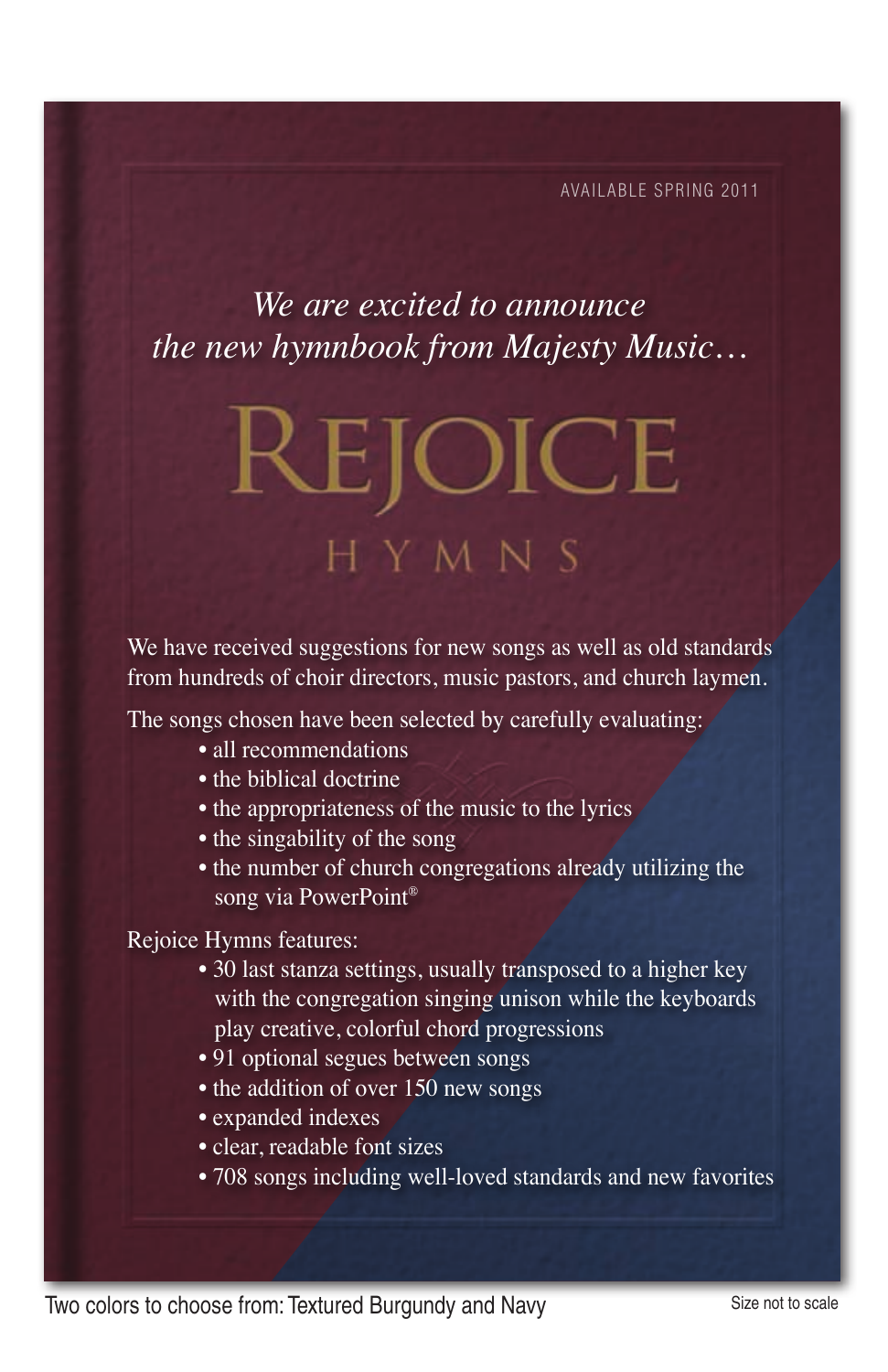# Complete in Thee

*And ye are complete in him, which is the head of all principality and power. Colossians 2:10*



MUSIC: Ben Nyce, 1978-<br>
8.8.8.8.(L.M.) with Refrain

© Copyright 2002 by Bible Revival Ministries. All rights reserved. Used by permission.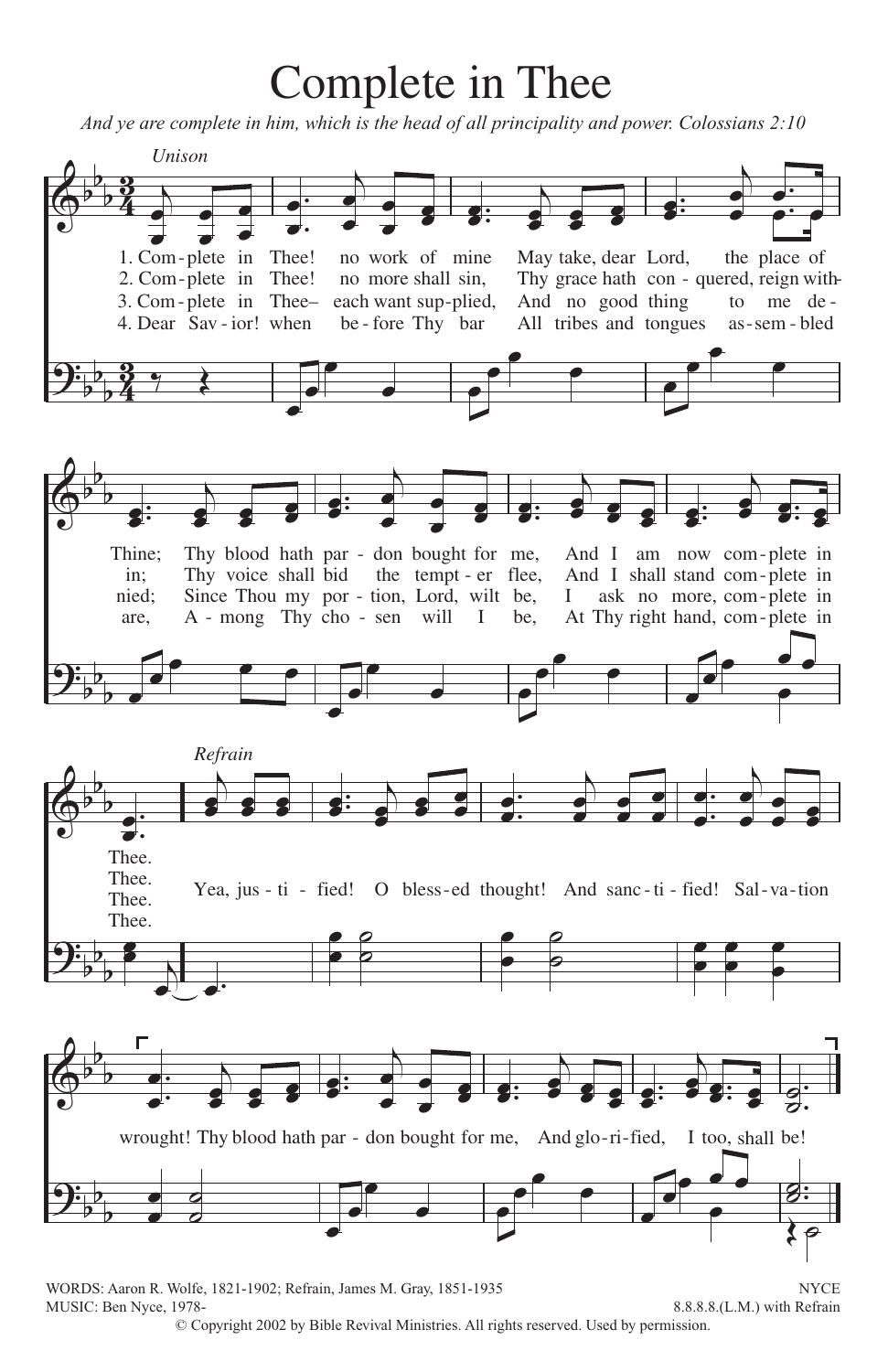## **316** My Jesus, Fair

*Looking unto Jesus...who...endured the cross. Hebrews 12:2*



WORDS: Chris Anderson, 1971- TERRACE MUSIC: Greg Habegger, 1973-<br>
8.6.8.6.(C.M.) with Refrain © Copyright 2008 by churchworksmedia.com. All rights reserved. Used by permission.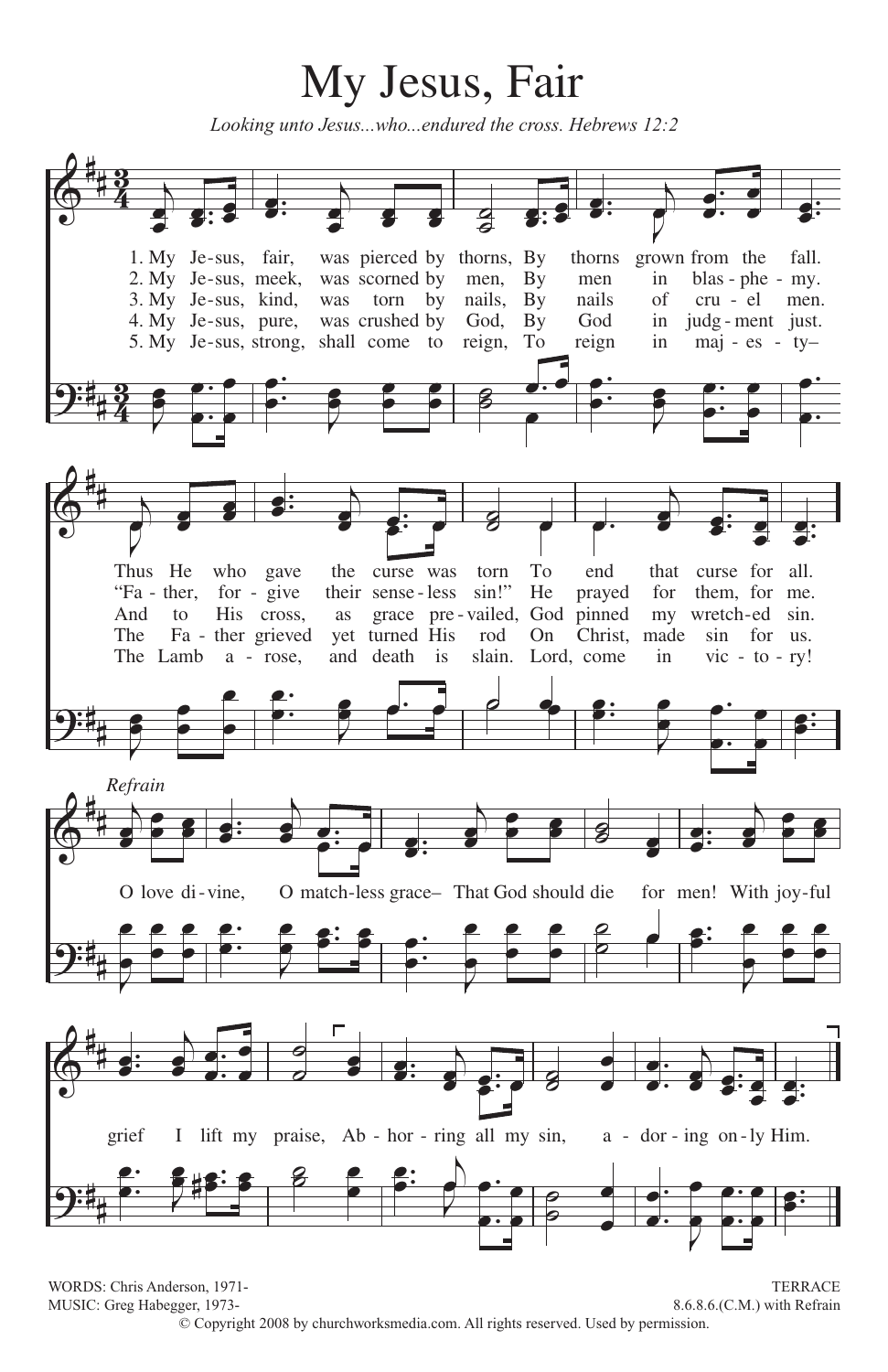### Bow the Knee

That at the name of Jesus every knee should bow. Philippians 2:10



WORDS: Ron Hamilton, 1950-; Cheryl Reid, 1956-**BEN** MUSIC: Ron Hamilton, 1950-12.11.12.11. with Refrain © Copyright 2004 by Majesty Music, Inc. All rights reserved. Used by permission.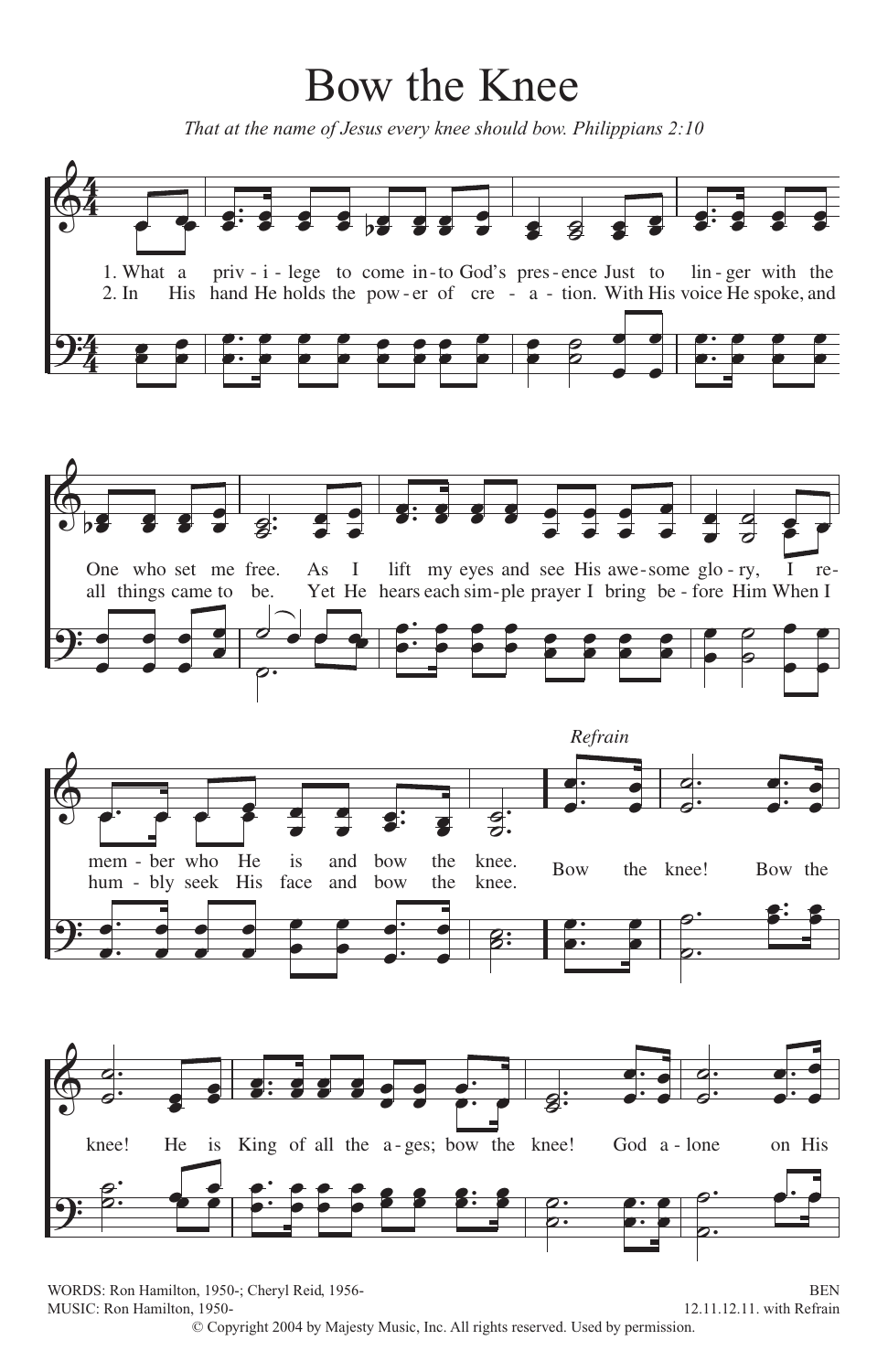

## Doxology

A faithful man shall abound with blessings. Proverbs 28:20



WORDS: Thomas Ken, 1637-1711 MUSIC: Genevan Psalter, 1551; attr. to Louis Bourgeois, 1510-1561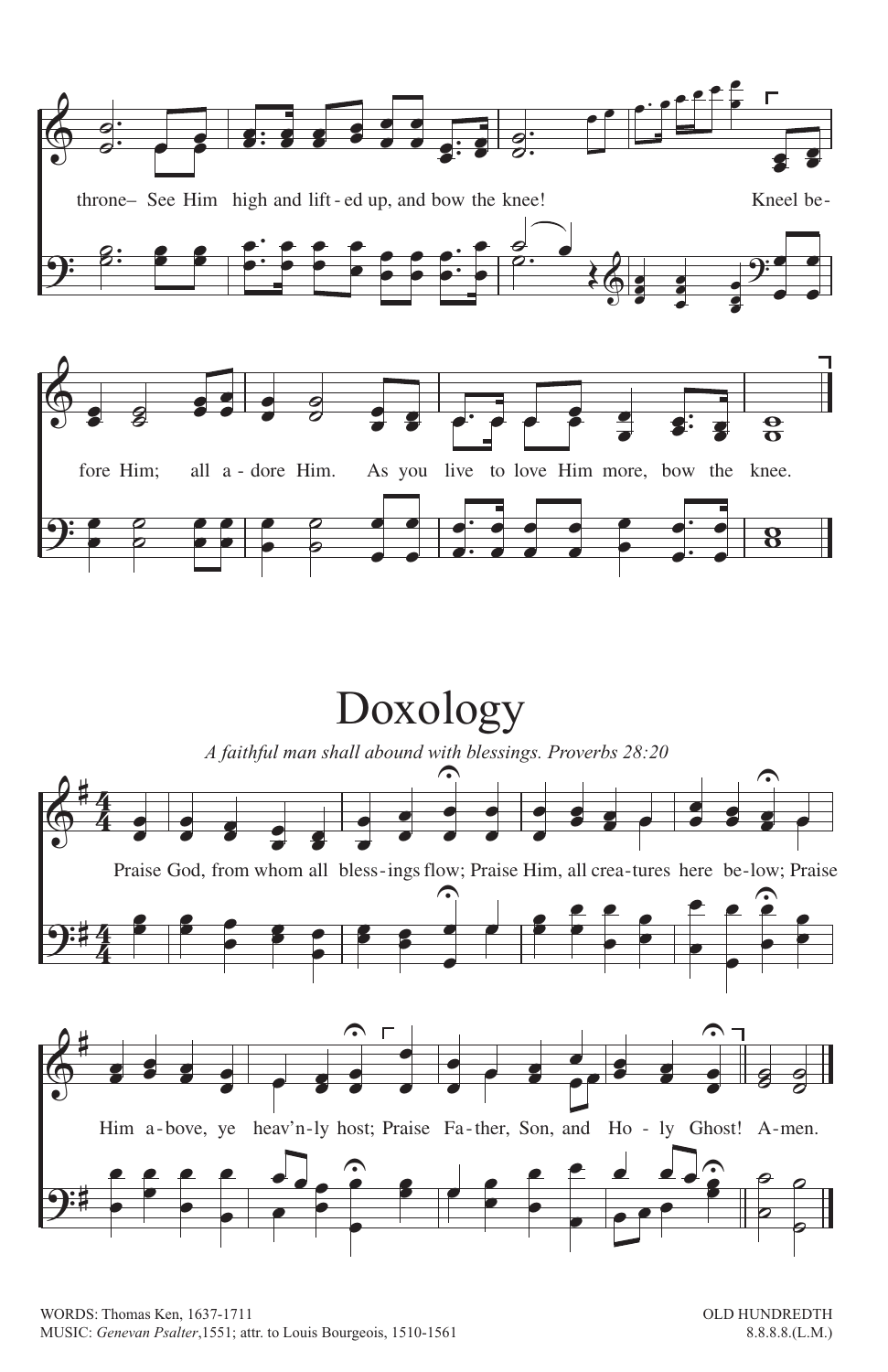# Crown Him with Many Crowns

And on his head were many crowns. Revelation 19:12



WORDS: St.1,2,4, Matthew Bridges, 1800-1894; St. 3, Godfrey Thring, 1823-1903 MUSIC: George J. Elvey, 1816-1893; Last stanza setting and choral ending by Shelly Hamilton Arr. © Copyright 2010 by Majesty Music, Inc. All rights reserved.

**DIADEMATA**  $6.6.8.6$ .D. $(S.M.D.)$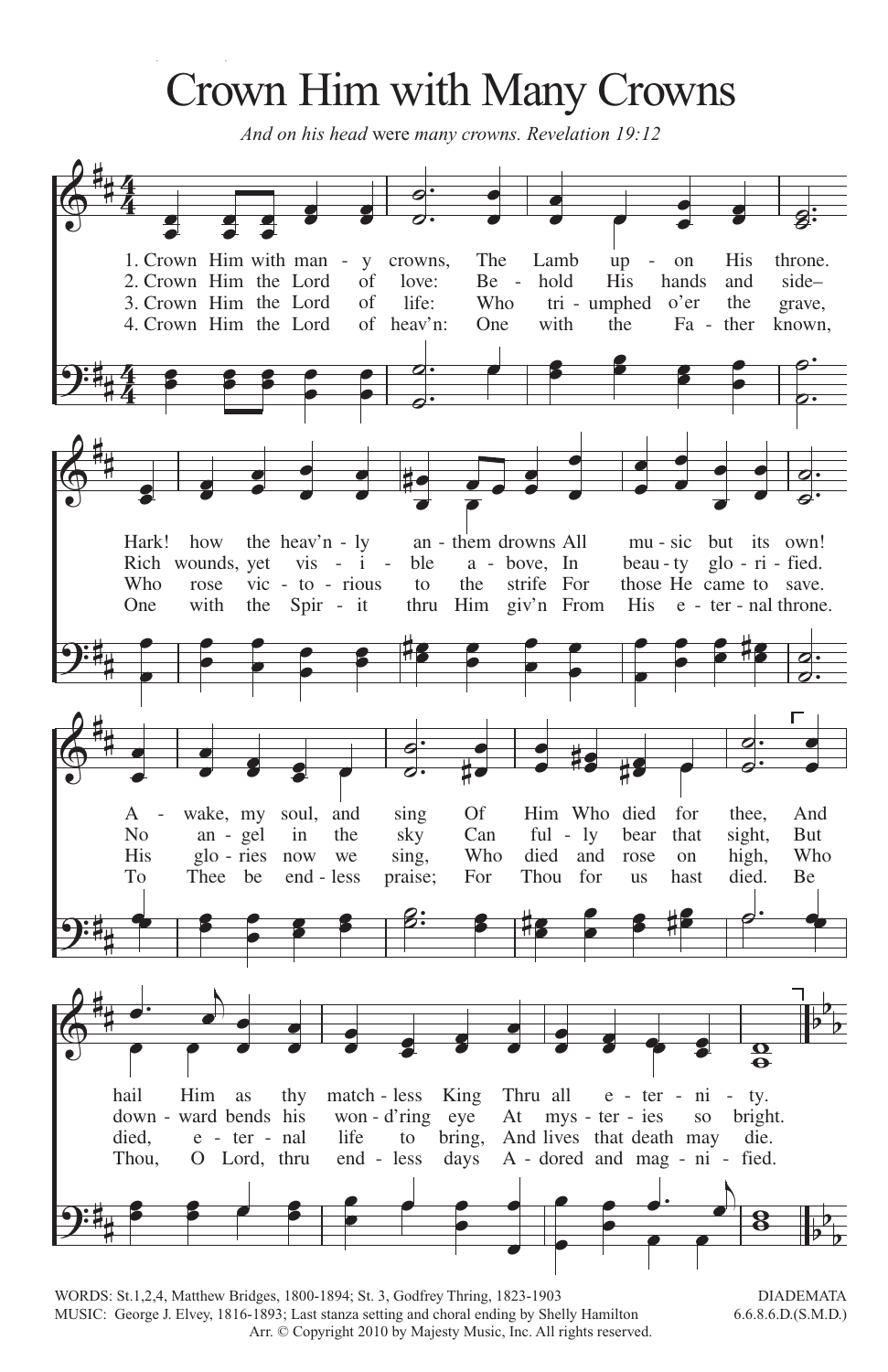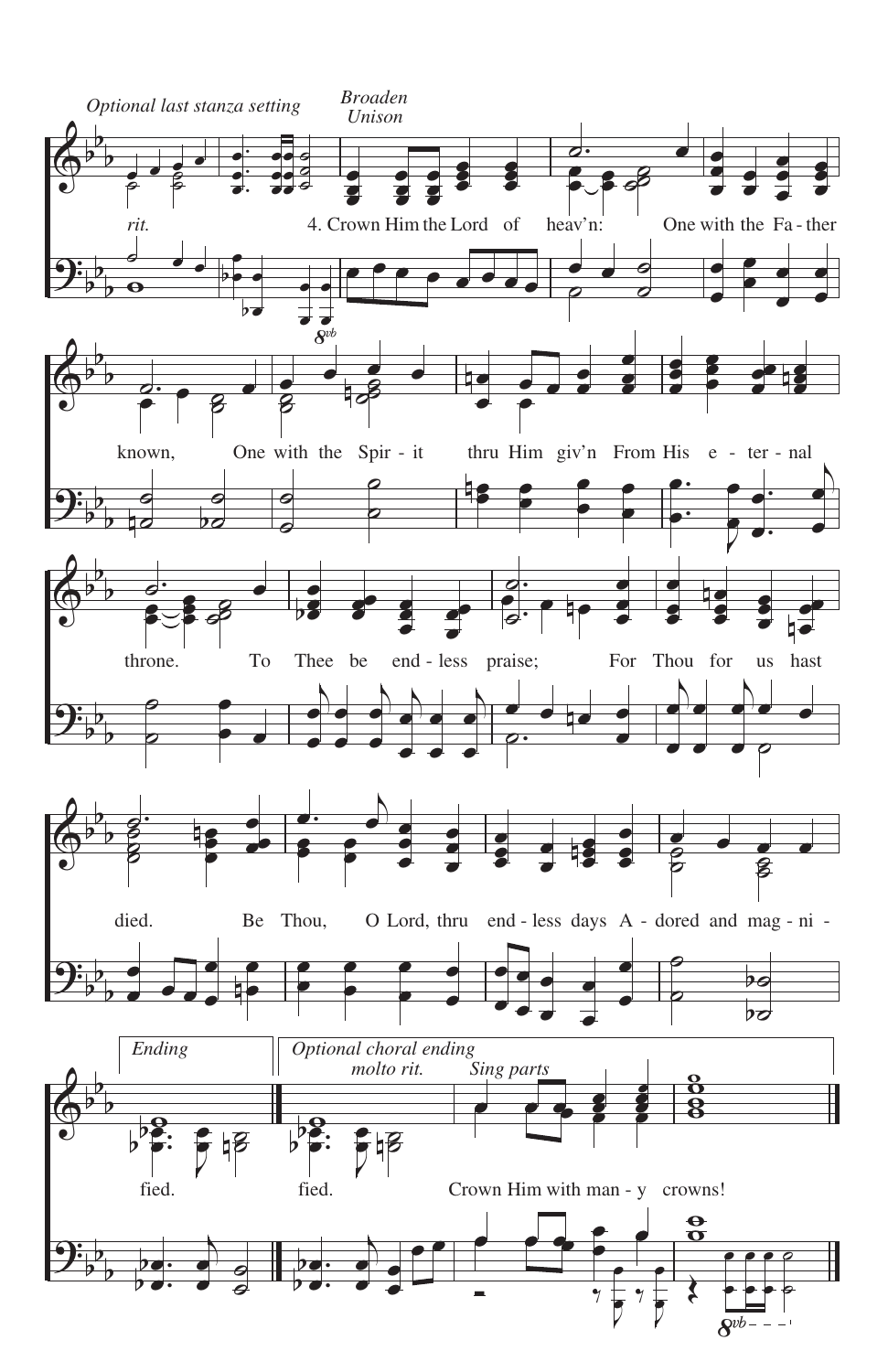#### **first lines and titles index**

Titles are in caps; first lines are in italics.

- A CHARGE TO KEEP I HAVE (C)
- A CHILD OF THE KING (D)
- A CHRISTIAN HOME (Eb)
- *A friend I have called Jesus* (Bb)
- A GLORIOUS CHURCH (Bb)
- A MIGHTY FORTRESS IS OUR GOD (C)
- A NEW NAME IN GLORY (Ab)
- A PASSION FOR SOULS (C)
- A PASSION FOR THEE (F)
- *A pilgrim was I and a-wand'ring* (Eb)
- A SHELTER IN THE TIME OF STORM (Eb)
- A TENDER HEART (D)
- *A wonderful Savior is Jesus my Lord* (C)
- ABBA, FATHER (ABBA, FATHER) (Eb) ABBA, FATHER (PRITCHARD) (Bb)
- ABIDE WITH ME (Eb)
- ACROSS THE LANDS (D)
- *Alas! and did my Savior bleed?* (Eb)
- ALAS! AND DID MY SAVIOR BLEED? (G)
- ALL CREATURES OF OUR GOD AND  $KING$   $(D/E_b)$
- ALL FOR JESUS (Eb)
- ALL GLORY, LAUD, AND HONOR (Bb)
- ALL HAIL KING JESUS (Eb)
- ALL HAIL THE POWER OF JESUS' NAME  $(DIADEM)(A)$
- ALL HAIL THE POWER OF JESUS' NAME (CORONATION) (G)
- ALL I NEED (Eb)
- *All my life-long I had panted* (D)
- *All praise to Him* (Ab)
- ALL THAT THRILLS MY SOUL (G)
- 134 ALL THE WAY (Bb)
- ALL THE WAY MY SAVIOR LEADS ME (G)
- *All to Jesus I surrender* (C)
- 162 ALL YOUR ANXIETY (E)
- ALLELUIA (G)
- ALLELUIA! ALLELUIA! (F)
- *Alleluia, alleluia! The majesty and glory* (C)
- ALMIGHTY FATHER (Ab)
- 3 ALMIGHTY, UNCHANGEABLE GOD (Bb)
- ALMOST PERSUADED (F)
- ALWAYS THE SAME (D)
- AM I A SOLDIER OF THE CROSS? (Eb)
- AMAZING GRACE (G/Ab)
- AMERICA THE BEAUTIFUL (Bb)
- AMERICA THE BEAUTIFUL DESCANT (Bb)
- AND CAN IT BE? (G)
- *And this we know in the journey of life* (G)
- ANGELS, FROM THE REALMS OF GLORY (Bb)
- ANGELS WE HAVE HEARD ON HIGH (F)
- ANOTHER YEAR IS DAWNING (D) ANYWHERE WITH JESUS (D)
- 
- ARE YE ABLE? (Ab)
- ARE YOU WASHED IN THE BLOOD? (Ab)
- *Are you weary?* (G)
- ARISE, MY SOUL, ARISE (Ab)
- AROUND THE CORNER, AROUND THE WORLD (Eb)
- AS THE DEER (D)
- AS WITH GLADNESS MEN OF OLD (G)
- ASK YE WHAT GREAT THING I KNOW (F)
- AT CALVARY (C)
- AT THE CROSS (Eb)
- *At the dawn of eternity* (C)
- AT THE NAME OF JESUS (BERRY) (Bb)
- 55 AT THE NAME OF JESUS (BLAKE) (Db)
- AWAY IN A MANGER (CRADLE SONG) (F)
- AWAY IN A MANGER (MUELLER) (F)
- BATTLE HYMN OF THE REPUBLIC (Bb/C)

–––––––––––––––––––––––––

- BE AN EXAMPLE (F)
- *Be not dismayed whate're betide* (Ab)
- BE STILL AND KNOW (C)
- BE STILL, MY SOUL (F)
- BE STRONG IN THE LORD (G)
- BE THIS MY JOY TODAY (C)
- BE THOU EXALTED (Eb)
- 143 BE THOU MY VISION (Eb)
- BEAUTIFUL HANDS (D)
- BECAUSE HE LIVES (Ab)
- BEFORE THE THRONE OF GOD ABOVE (D)
- BEHOLD THE BABE OF BETHLEHEM (Dm)
- BEHOLD THE GLORIES OF THE LAMB (Bb)
- BEHOLD, WHAT MANNER OF LOVE (Eb)
- BENEATH THE CROSS OF JESUS (BENEATH THE CROSS) (Eb)
- BENEATH THE CROSS OF JESUS (ST. CHRISTOPHER) (Db)
- BENEDICTION (Bb)
- BEULAH LAND (C)
- BEYOND THE SUNSET (D)
- 65 BLESS THE LORD, O MY SOUL (C/D)/D)
- BLESSED ASSURANCE (D)
- BLESSED BE THE NAME (Ab)
- BLESSED CALVARY (G)
- BLESSED REDEEMER (D)
- *Blessed Savior, we adore Thee* (F)
- BLEST BE THE TIE THAT BINDS (F)
- BORN IN A MANGER (F)
- BORN TO DIE (G)

BRING THEM IN (G)

- BOW THE KNEE (C)
- BREAK FORTH, O BEAUTEOUS HEAVENLY LIGHT (Eb)
- BREAK THOU THE BREAD OF LIFE (D)
- BREATHE ON ME, BREATH OF GOD (F)

 BURDENS ARE LIFTED AT CALVARY (F) *By and by when I look on His face* (G)

 BRETHREN, WE HAVE MET TO WORSHIP (G) *Brightly beams our Father's mercy* (Ab)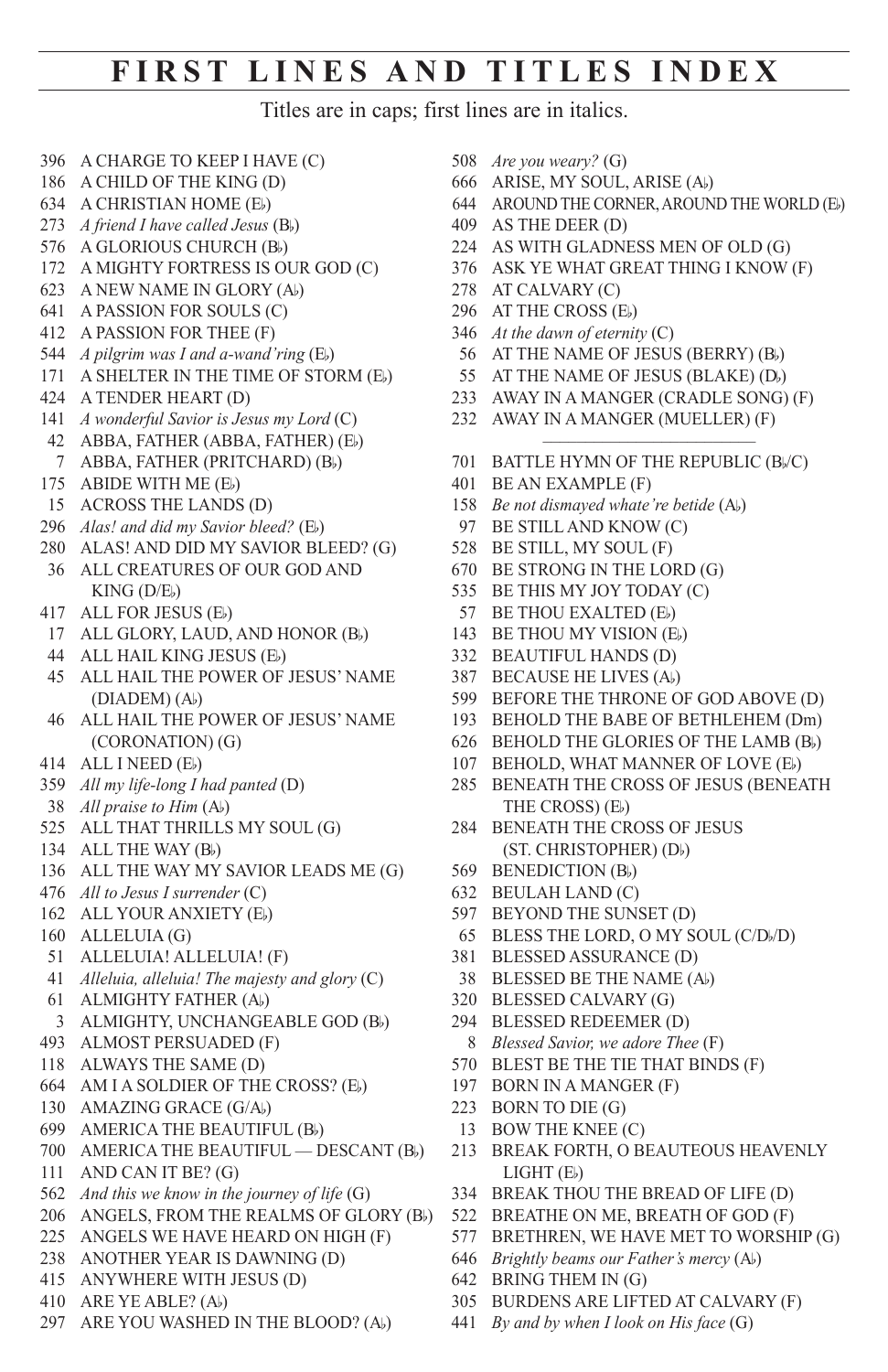#### BY THE GENTLE WATERS (C)

- CALVARY COVERS IT ALL (G)
- CALVARY'S BLOOD (C)
- CHANNELS ONLY (G)
- CHILDREN OF THE HEAVENLY FATHER (C)

–––––––––––––––––––––––––

- CHRIST AROSE (Bb)
- *Christ has for sin atonement made* (Db)
- CHRIST IS ALL I NEED (C)
- CHRIST IS COMING (F)
- CHRIST IS MADE THE SURE FOUNDATION (Bb)
- *Christ our Redeemer died on the cross* (Bb)
- CHRIST RECEIVETH SINFUL MEN (C)
- CHRIST RETURNETH (C)
- CHRIST THE LORD IS RISEN TODAY (C)
- CHRISTMAS BELL (F)
- CLOSE TO THEE (F)
- COME, ALL CHRISTIANS, BE COMMITTED (F)
	- COME, CHRISTIANS, JOIN TO SING (G/Ab)
- *Come, ev'ry soul by sin oppressed* (F)
- 523 COME, HOLY SPIRIT, DOVE DIVINE (D)
- COME, THOU ALMIGHTY KING (F)
- COME, THOU FOUNT OF EVERY BLESSING (NETTLETON) (D/Eb)
- COME, THOU FOUNT OF EVERY BLESSING (WARRENTON) (C)
- COME, THOU LONG-EXPECTED JESUS (F)
- COME TO THE TABLE (F)
- COME TO THE CROSS (F)
- *Come we merrily on Christmas morn* (F)
- COME, WE THAT LOVE THE LORD (F)
- *Come, we that love the Lord* (F)
- COME, YE SINNERS, POOR AND NEEDY (Fm)
- COME, YE THANKFUL PEOPLE, COME (F)
- 349 COMPLETE IN THEE (E)
- CONFESSION (G)
- CONSTANTLY ABIDING (C)
- COUNT ME (C)
- COUNT YOUR BLESSINGS (Db)
- CREATE IN ME A CLEAN HEART (D)
- *Creation shows the pow'r of God* (F)
- CROSS OF JESUS, CROSS OF SORROW (F)
- CROWN HIM KING OF KINGS (G)
- CROWN HIM WITH MANY CROWNS (D/Eb) –––––––––––––––––––––––––
- DARE TO BE A DANIEL (G)
- DARE TO STAND (Ab)
- *Dawn of the morning* (C)
- DAY BY DAY (D)
- *Days are filled with sorrow and care* (F)
- DEAR LORD AND FATHER OF MANKIND (C)
- *Deep in my heart there's a gladness* (G)
- *Do you hear them coming, brother* (Bb)
- DO YOU REALLY WANT REVIVAL? (Eb)
- DOES JESUS CARE? (C)
- *Down at the cross where my Savior died* (G)
- *Down in the valley with my Savior* (G)
- DOXOLOGY (G)
- DWELLING IN BEULAH LAND (Ab)
- *Dying with Jesus by death reckoned mine* (F) –––––––––––––––––––––––––
- *Earthly friends may prove untrue* (G)
- *Earthly pleasures vainly call me* (G)
- EMMANUEL (C)
- *Encamped along the hills of light* (D)
- ETERNAL FATHER, STRONG TO SAVE (C)
- EVERY DAY WITH JESUS (F)
- *Ev'ry morning that breaks there are mercies anew* (C) –––––––––––––––––––––––––
- *Ev'ry promise we can make* (C)
- FACE TO FACE (Ab)
- FAIREST LORD JESUS (Eb)
- FAITH IS THE VICTORY (D)
- FAITH OF OUR FATHERS (G)
- FAITHFUL MEN (F)
- *Fam'lies all around us are crumbling ev'ry day* (F)
- *Far away in the depths of my spirit tonight* (G)
- *Far away the noise of strife* (Ab)
- *Far dearer than all* (G)
- *Father, hold me safe in Your arms* (Bb)
- FATHER, I ADORE YOU (F)
- FATHER, LEAD ME (C)
- *Father we love You; we worship and adore You* (Bb)
- 459 FILL MY CUP, LORD (Bb)
- FINALLY HOME (Fm/Ab)
- FOLLOW ON (G)
- FOOTSTEPS OF JESUS (Eb)
- FOR ALL THE SAINTS (F)
- FOR GOD SO LOVED THE WORLD (Eb)
- FOR ME TO LIVE IS CHRIST (Eb/E/F)
- FOR THE BEAUTY OF THE EARTH (G/Ab)
- FOR THE SAKE OF HIS NAME (Ab)
- FOUNTAIN OF GRACE (Eb)
- *Free from the law—O happy condition* (Db)
- FROM MY HEART (F) –––––––––––––––––––––––––
- GENTLE JESUS, MEEK AND MILD (F)
- GENTLE MARY LAID HER CHILD (Em)
- *Gimme that old-time religion* (Bb)
- *Give me a passion for souls, dear Lord* (C)
- GIVE ME JESUS (C)
- GIVE OF YOUR BEST TO THE MASTER (C)

 GLORY BE TO THE FATHER (GREATOREX) (Eb) GLORY BE TO THE FATHER (MEINEKE) (G)

- GIVE OUT THE GOOD NEWS (Eb)
- GIVE THANKS (F)
- GIVE WHAT I CANNOT KEEP (F)
- 16 GLORIFY THY NAME (B)

 GLORY, HALLELUJAH (Bb) GLORY TO HIS NAME (G)

574 GOD BE WITH YOU (Db) GOD CAN DO ANYTHING (D) GOD, GIVE US CHRISTIAN HOMES (Db) *God forbid that I should boast* (Bb)

 GO TELL IT ON THE MOUNTAIN (F) *Go to the world for the sake of His name* (Ab)

 GLORIOUS IS THY NAME (F) GLORIOUS THINGS OF THEE ARE SPOKEN (Eb)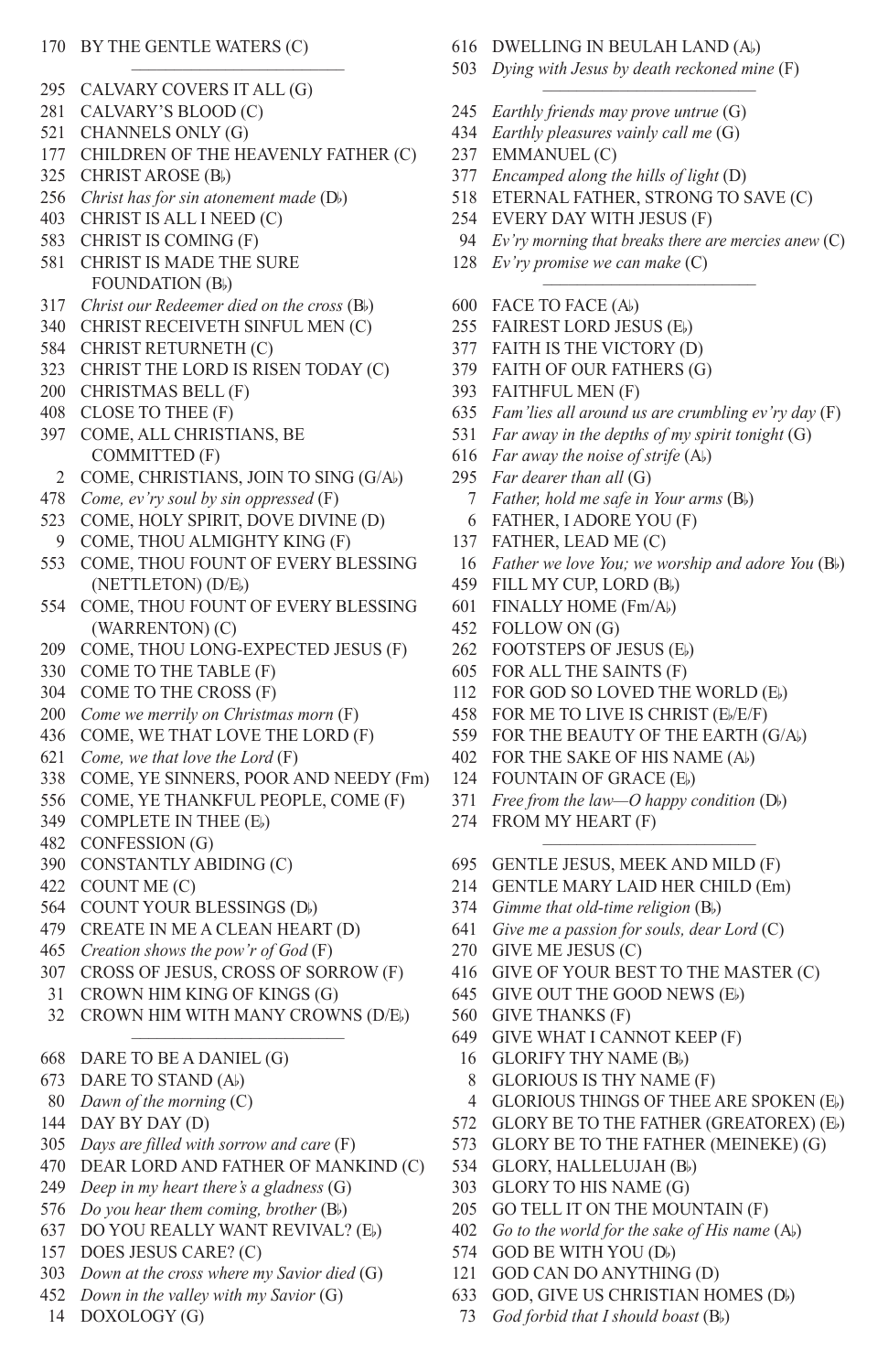*God gives to all His children talents* (F) *God has built His church on one foundation* (F) *God has not given us the spirit of fear* (F) GOD HAS SPOKEN BY HIS PROPHETS (Ab) *God has told us in His Word* (Eb) GOD IS HOLY (C) 563 GOD IS SO GOOD (C/D<sub>b</sub>/D/E<sub>b</sub>) GOD LEADS US ALONG (C) GOD MAKES NO MISTAKES (Bb) *God never moves without purpose or plan* (Eb) GOD OF OUR FATHERS (Eb) GOD OF THE AGES (C) GOD REST YE MERRY GENTLEMEN (Em) GOD SEES THE HEART (C) *God sent His Son* (Ab) *God spoke to Israel, "Bring me a sacrifice"* (Dm) GOD WILL TAKE CARE OF YOU (Ab) GOD'S FINAL CALL (G) GOD'S PERFECT LAMB (Dm) GOD'S REFINING FIRE (G) GOD'S WORD SHALL STAND FOREVER (Bb) GOOD CHRISTIAN MEN, REJOICE (F) GOOD SHEPHERD, TAKE THIS LITTLE CHILD (C) GOT ANY RIVERS? (G) GRACE (G) GRACE ALONE (C) GRACE GREATER THAN OUR SIN (G) GRACE IS FLOWING (G) GRACE! 'TIS A CHARMING SOUND (D) GREAT AND MIGHTY (Eb) GREAT GOD OF WONDERS (C) GREAT IS THY FAITHFULNESS (D/Eb) *Great is the faithfulness You've shown to me* (D) GUIDE ME, O THOU GREAT JEHOVAH (G/Ab) ––––––––––––––––––––––––– HALLELUJAH FOR THE CROSS! (Bb) HALLELUJAH! WE SHALL RISE (G) HALLELUJAH! WHAT A SAVIOR (Bb/C) HARK! THE HERALD ANGELS SING (F) HARK! THE HERALD ANGELS SING — DESCANT (F) *Hark! 'tis the Shepherd's voice I hear* (G) HAVE I DONE MY BEST FOR JESUS? (F) HAVE THINE OWN WAY, LORD (Eb) HAVE YOU ANY ROOM FOR JESUS? (Ab) *Have you been to Jesus for the cleansing pow'r?* (Ab) HE CARES FOR YOU (F) HE DIED FOR ME (D) HE GIVETH MORE GRACE (D) HE HIDETH MY SOUL (C) HE INCLUDED ME (Ab) HE IS ABLE (F) HE IS ABLE TO DELIVER THEE (G) *He is almighty, unchangeable God* (Bb) HE IS BORN (F) HE IS JEHOVAH (Em) HE IS KING (F) HE IS LORD (F/G) HE IS MY STRENGTH (Ab) HE KEEPS ME SINGING (G)

- HE KNOWETH THE WAY (F)
- HE LEADETH ME (C)
- HE LIFTED ME (F)
- HE LIVES (Ab)
- HE OWNS THE CATTLE ON A THOUSAND HILLS (C)
- HE ROSE TRIUMPHANTLY (G)
- HE THE PEARLY GATES WILL OPEN (G)
- HE'S A WONDERFUL SAVIOR TO ME (Db)
- *Hear the story from God's Word* (G)
- HEAVEN CAME DOWN (Eb)
- HEAVENLY SUNLIGHT (F)
- HERE AM I, LORD (F)
- HERE AM I, SEND ME (D)
- HERE I AM, LORD (Ab)
- HERE IS LOVE (F)
- 151 HIDING IN THEE (E)
- HIGHER GROUND (HIGHER GROUND) (G)
- HIGHER GROUND (CLEMENTS) (D)
- HIS EYE IS ON THE SPARROW (C)
- HIS NAME IS WONDERFUL (F)
- HIS ROBES FOR MINE (D)
- HIS WAY IS PERFECT (Bb)
- *Ho, my comrades, see the signal* (C)
- HOLD THE FORT (C)
- HOLY BIBLE, BOOK DIVINE (F)
- 363 *Holy God, in love, became* (C/D<sub>b</sub>)
- HOLY GOD, WE PRAISE THY NAME (F)
- HOLY, HOLY, HOLY (D)
- *Holy, holy, holy, Holy is the Lord* (Eb)
- 84 HOLY IS HE (Bb)
- HOLY IS THE LORD (Eb)
- HOLY SPIRIT, LIGHT DIVINE (Ab)
- HOSANNA, LOUD HOSANNA (Ab)
- HOW CAN I FEAR? (C)
- HOW CAN IT BE? (Eb)
- 106 HOW DEEP THE FATHER'S LOVE FOR US (E)
- HOW FIRM A FOUNDATION (G/Ab)
- HOW GREAT OUR JOY (C/Am)
- 28 HOW GREAT THOU ART (B<sub>b</sub>)<br>29 HOW GREAT THOU ART I
- HOW GREAT THOU ART DESCANT (Bb)
- *How I praise Thee, precious Savior* (G)
- HOW MAJESTIC IS THY NAME (D)
- HOW SWEET THE NAME OF JESUS SOUNDS (Eb) –––––––––––––––––––––––––
- I AM HIS, AND HE IS MINE (D)
- *I am adopted; I'm a child of the King* (F)
- *I am His, He is mine* (D)
- *I am longing today* (Eb)
- *I am looking to Jesus* (F)
- I AM RESOLVED (Ab)
- *I am so glad that my Father in heav'n* (G)
- *I am so happy in Christ today* (Ab)
- I AM THINE, O LORD (G)
- *I am weak, but Thou art strong* (Bb)
- I BELIEVE IN MIRACLES (F)
- *I can hear my Savior calling* (F)
- *I carried a burden, a staggering weight* (C)
- *I came to the Lord with my heart full of sin* (D)
- *I come to the garden alone* (Ab)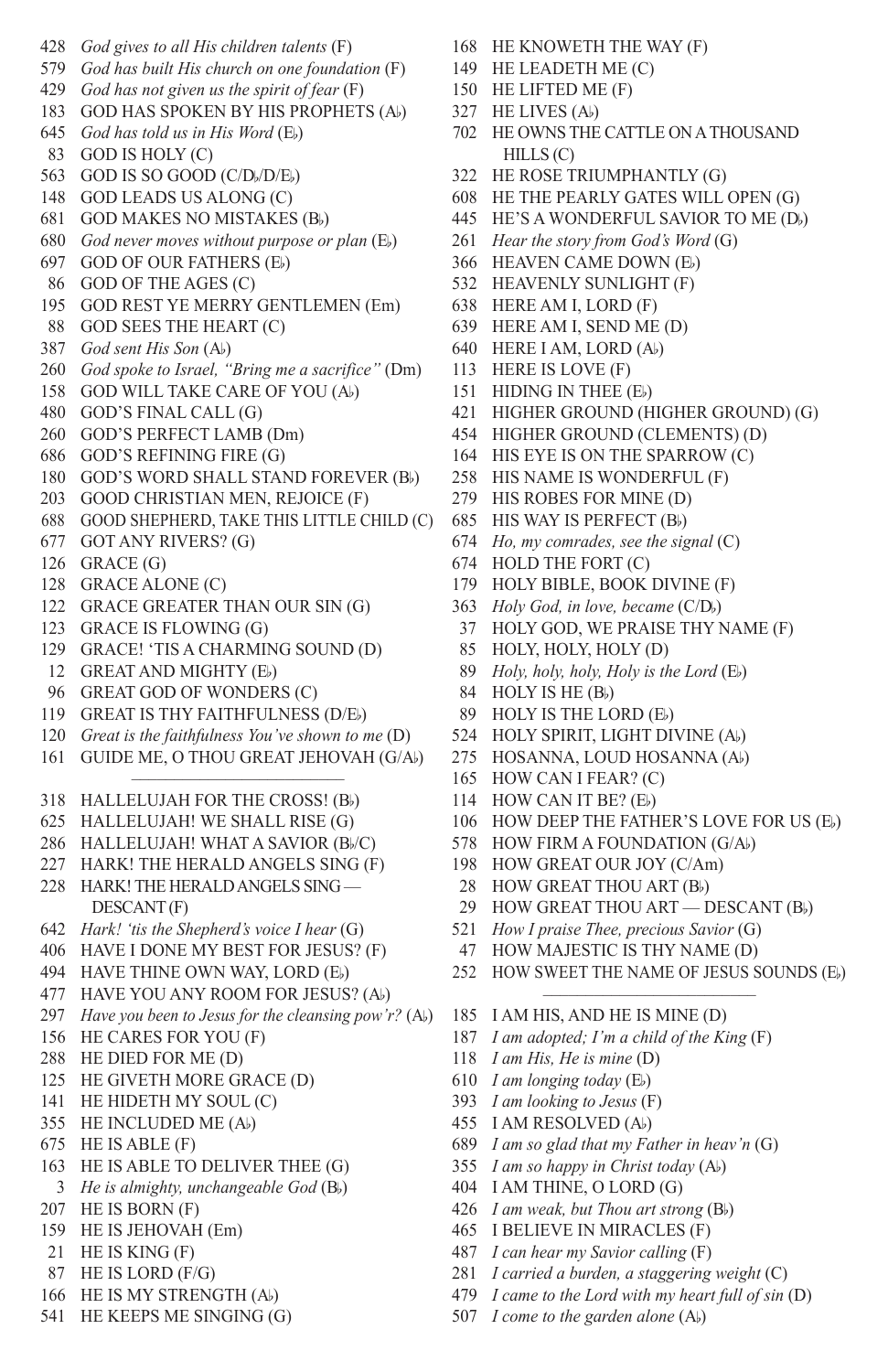- *I don't know how God hangs the world on nothing* (Bb) I GAVE MY LIFE FOR THEE (Bb) *I have a song I love to sing* (F) *I have a song that Jesus gave me* (G) I HAVE COME FROM THE DARKNESS (C) I HAVE DECIDED TO FOLLOW JESUS (C) *I have found a Friend in Jesus* (F) *I have one deep, supreme desire* (D) *I hear the Savior say, "Thy strength indeed is small"* (D) I HEAR THY WELCOME VOICE (D) *I heard an old, old story* (F) I HEARD THE BELLS ON CHRISTMAS DAY (Eb) I JUST KEEP TRUSTING MY LORD (F) 277 I KNOW A FOUNT (Db) *I know, I know that Jesus liveth* (Bb) *I know not why God's wondrous grace* (D) *I know of a Name, a beautiful Name* (G) I KNOW THAT MY REDEEMER LIVETH (Bb) I KNOW WHOM I HAVE BELIEVED (D) *I look at the cross upon Calvary* (G) I LOVE THY KINGDOM, LORD (F) I LOVE TO TELL THE STORY (G) I LOVE YOU, LORD (I LOVE YOU, LORD) (F) I LOVE YOU, LORD (CONLEY) (F) *I must needs go home by the way of the cross* (G) I MUST TELL JESUS (C) I NEED THEE EVERY HOUR (G) I RUN TO CHRIST (D) I SAW JESUS IN YOU (C) *I saw One hanging on a tree* (D) *I serve a risen Savior* (Ab) I SHALL KNOW HIM (FLORA) (Bb) I SHALL KNOW HIM (SAVIOR FIRST) (G) I SING A NEW SONG (Eb) I SING PRAISES (G) I SING THE MIGHTY POWER OF GOD (Bb) I STAND AMAZED IN THE PRESENCE (G) I STAND REDEEMED (C) I SURRENDER ALL (C) *I thank You, Lord, for all You've done* (F) *I, the Lord of sea and sky* (Ab) *I thirsted in the barren land of sin and shame* (G) *I trust in God through darkest night* (Bb) *I wandered in the shades of night* (D) I WANT TO BE FAITHFUL (F) I WANT TO BE LIKE JESUS (D) 445 *I was lost in sin, but Jesus rescued me* (D<sub>b</sub>) *I was once a sinner, but I came* (Ab) *I was sinking deep in sin* (Bb) I WILL FOLLOW (C) I WILL GLORY IN MY REDEEMER (C) I WILL PRAISE HIM (D) I WILL SING OF MY REDEEMER (G) I WILL SING OF THE MERCIES (D) I WILL SING THE WONDROUS STORY (C) *I will sing to the Lord with a praise song* (C) I WONDER AS I WANDER (DORIAN mode) *I wonder, have I done my best for Jesus* (F) I WORSHIP THEE (C)
- I WORSHIP YOU, ALMIGHTY GOD (F)
- I WOULD BE LIKE JESUS (G)
- *I would love to tell you what I think of Jesus* (C)
- I'D RATHER HAVE JESUS (C)
- I'LL FLY AWAY (G)
- I'LL GO WHERE YOU WANT ME TO GO (Eb)
- I'LL LIVE FOR HIM (F)
- I'LL LIVE FOR JESUS (C)
- I'LL TELL THE WORLD THAT I'M A CHRISTIAN (D)
- I'LL WALK WITH HIM ALWAYS (Eb)
- I'LL WISH I HAD GIVEN HIM MORE (G)
- I'M ADOPTED (F)
- *I'm kind of homesick for a country* (F)
- *I'm pressing on the upward way* (G)
- *I'm satisfied with just a cottage below* (C)
- *I'm so glad I'm a part of the fam'ly of God* (F)
- *I've a home prepared where the saints abide* (Ab)
- *I've a message from the Lord, Hallelujah!* (G)
- I'VE DISCOVERED THE WAY OF GLADNESS (Eb)
- I'VE FOUND A FRIEND (G)
- *I've found a friend Who is all to me* (Ab)
- *I've found a secret place of comfort and release* (F)
- I'VE GOT PEACE LIKE A RIVER (G)
- *I've wandered far away from God* (G)
- IF JESUS GOES WITH ME (C)
- *If you are tired of the load of your sin* (G)
- *If you from sin are longing to be free* (Eb)
- IMMORTAL, INVISIBLE, GOD ONLY WISE (G/Ab)
- IN ALL THINGS (G)
- IN CHRIST ALONE (Eb)
- IN HIS TIME (Eb)
- *In lovingkindness Jesus came* (F)
- IN MY HEART THERE RINGS A MELODY (G)
- *In my life, Lord, be glorified* (D)
- *In shady, green pastures so rich and so sweet* (C)
- IN THE BLEAK MID-WINTER (F)
- IN THE CROSS OF CHRIST I GLORY (Bb)
- *In the dark of the midnight* (Db)
- *In the darkness of a winter's eve* (F)
- IN THE GARDEN (Ab)
- *In the little village of Bethlehem* (G)
- *In the morning when I rise* (C)
- *In the resurrection morning* (G)
- IN THE SWEET BY AND BY (F)
- IN TIMES LIKE THESE (Ab)
- INFANT HOLY, INFANT LOWLY (G)
- INTO MY HEART (Eb)
- IS IT THE CROWNING DAY? (Bb)
- *Is there a heart o'er-bound by sorrow* (Eb)
- IS YOUR ALL ON THE ALTAR? (Eb)
- ISN'T HE WONDERFUL? (G)
- ISN'T THE LOVE OF JESUS SOMETHING WONDERFUL? (G)
- IT CAME UPON THE MIDNIGHT CLEAR (Ab)
- IT IS FINISHED (F)
- IT IS NO SECRET (Bb)
- 529 IT IS WELL WITH MY SOUL (C/D)
- *It may be at morn* (C)
- *It may be in the valley* (C)
- *It may not be on the mountain's height* (Eb)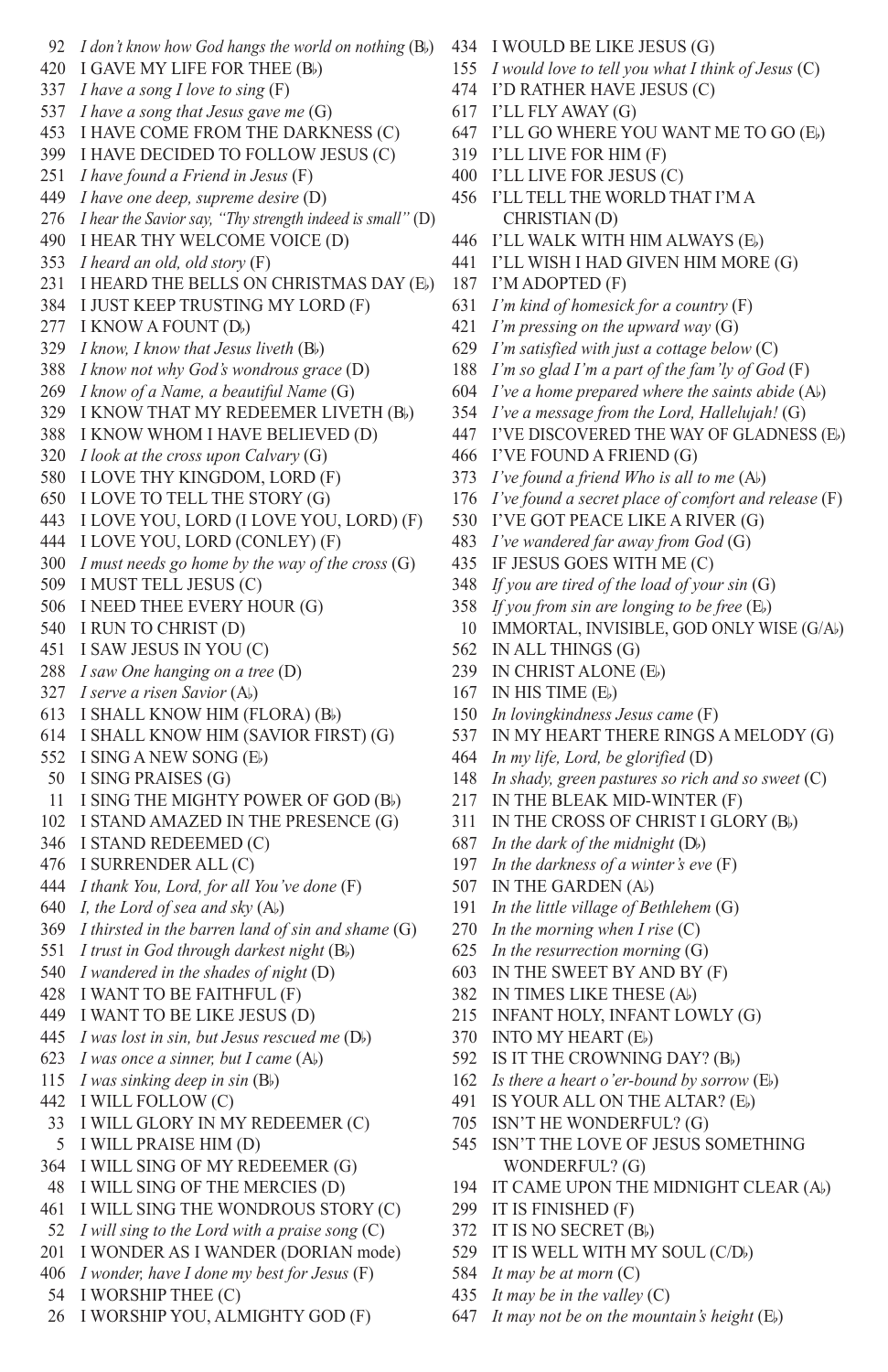IT TOOK A MIRACLE (G) IT WILL BE WORTH IT ALL (C) IT'S A GRAND THING TO BE A CHRISTIAN (Ab) IT'S FRIDAY, BUT SUNDAY'S COMIN' (Eb) IT'S IN HIS NAME (C) IT'S JUST LIKE HIS GREAT LOVE (Bb) IVORY PALACES (Eb) ––––––––––––––––––––––––– JERUSALEM, MY HAPPY HOME (F) JESUS, AT YOUR HOLY TABLE (F) JESUS CALLS US (G) *Jesus Christ is made to me* (Eb) JESUS CHRIST IS RISEN TODAY (F) JESUS, DRAW ME EVER NEARER (Eb) JESUS, I COME (G) JESUS, I AM RESTING, RESTING (G) JESUS, I MY CROSS HAVE TAKEN (G) JESUS IS ALL THE WORLD TO ME (G) JESUS IS CALLING (Bb) JESUS IS COMING AGAIN (Bb) *Jesus is coming to earth again* (C) 72 JESUS IS LORD (B<sub>b</sub>/F/B<sub>b</sub>) *Jesus is tenderly calling thee home* (Bb) JESUS IS THE SWEETEST NAME I KNOW (C) *Jesus, keep me near the cross* (F) *Jesus knows my ev'ry word and deed* (Eb) JESUS LED ME ALL THE WAY (F) JESUS, LOVER OF MY SOUL (F) JESUS LOVES EVEN ME (G) JESUS LOVES ME (CHINA) (C) JESUS LOVES ME (LEOTA) (Eb) JESUS LOVES THE LITTLE CHILDREN (Ab) *Jesus made each star in heaven* (Ab) *Jesus may come today* (Bb) *Jesus, my Lord, will love me forever* (G) *Jesus my heavenly Father* (Bb) JESUS, NAME ABOVE ALL NAMES (Eb) JESUS NEVER FAILS (G) JESUS, OUR LORD AND KING (Eb) JESUS PAID IT ALL (D) JESUS SAVES! (JESUS SAVES) (F) JESUS SAVES (LIMPSFIELD) (C) JESUS, SAVIOR, PILOT ME (Ab) JESUS SHALL REIGN (D/Eb) JESUS, THE VERY THOUGHT OF THEE (G) JESUS, THY BLOOD AND RIGHTEOUSNESS (Ab) *Jesus walked the road to Calv'ry* (Eb) *Jesus! What a Friend for sinners!* (F/G) *John saw the heav'n and earth made new* (Bb) JOY IN SERVING JESUS (F) JOY TO THE WORLD! (C/D) 551 JOY WILL COME IN THE MORNING (B) JOYFUL, JOYFUL, WE ADORE THEE (F) JUST A CLOSER WALK WITH THEE (Bb) JUST AS I AM (C) JUST OVER IN THE GLORYLAND (Ab) –––––––––––––––––––––––––

- KING OF KINGS (Em)
- *King of my life I crown Thee now* (D)

–––––––––––––––––––––––––

- LAMB OF GLORY (G)
- LEAD ME, LORD (Eb)
- LEAD ME TO CALVARY (D)
- 140 LEAD ON, O KING ETERNAL (C/D)
- LEANING ON THE EVERLASTING ARMS (Ab)
- LEARNING TO LEAN (F)
- LET ALL THINGS NOW LIVING (F)
- LET JESUS COME INTO YOUR HEART (G)
- *Let me see the world through the eyes of Jesus* (G)
- LET THE LOWER LIGHTS BE BURNING (Ab)
- LET US BREAK BREAD TOGETHER (Eb)
- *Life has purpose now it never had before* (Eb)
- LIFT HIGH THE CROSS (C)
- LIFT HIM UP! (Bb)
- LIFT UP THE CROSS (Ab)
- LIFT UP YOUR HEADS (G)
- LIKE A RIVER GLORIOUS (F)
- LIKE A RIVER GLORIOUS DESCANT (F)
- *Like the woman at the well* (Bb)
- 585 LISTEN FOR THE TRUMPET (Bbm/Bb)
- LIVING FOR JESUS (F)
- LO! HOW A ROSE E'ER BLOOMING (F)
- *Long ago I saw my Savior* (F)
- LOOK AND LIVE (G)
- *Look to the cross of the Lamb of God* (F)
- LOOK TO THE LAMB OF GOD (Eb)
- LOOK, YE SAINTS! THE SIGHT IS GLORIOUS (F)
- *Lord, as I seek Your guidance for the day* (G)
- LORD, BE GLORIFIED (D)
- LORD, BLESS OUR HOME (F)
- LORD, HERE AM I (C)
- *Lord, I give my life to You* (F)
- *Lord, I give You what I cannot keep* (F)
- LORD, I NEED YOU (D)
- LORD, I'M COMING HOME (G)
- *Lord Jesus, I give Thee ev'rything* (C)
- *Lord Jesus, I long to be perfectly whole* (G)
- LORD, LAY SOME SOUL UPON MY HEART (Db)
- LORD OF MY HEART (Bb)
- LORD, SEND ME ANYWHERE (Bb)
- LORD, SPEAK TO ME (G)
- *Lord, You are more precious than silver* (F)
- LORD, YOU'VE BEEN FAITHFUL (D)
- LOVE DIVINE, ALL LOVES EXCELLING (Ab)
- *Love divine, so great and wondrous* (G)
- 115 LOVE LIFTED ME (B<sub>b</sub>)
- *Love sent my Savior to die in my stead* (Bb)
- *Loved with everlasting love* (D)
- *Low in the grave He lay* (Bb)
- ––––––––––––––––––––––––– 78 MAJESTIC SWEETNESS SITS ENTHRONED (Ab)
- MAKE ME A BLESSING (Bb)
- MAKE ME A SERVANT (G)
- *Make me a servant like You, dear Lord* (Eb)
- MAKE ME A STRANGER (D)
- *"Man of sorrows!" What a name* (Bb/C)
- *Mankind is searching ev'ry day* (Eb)
- MANSION OVER THE HILLTOP (C)
- *Many now are watching the footsteps* (F)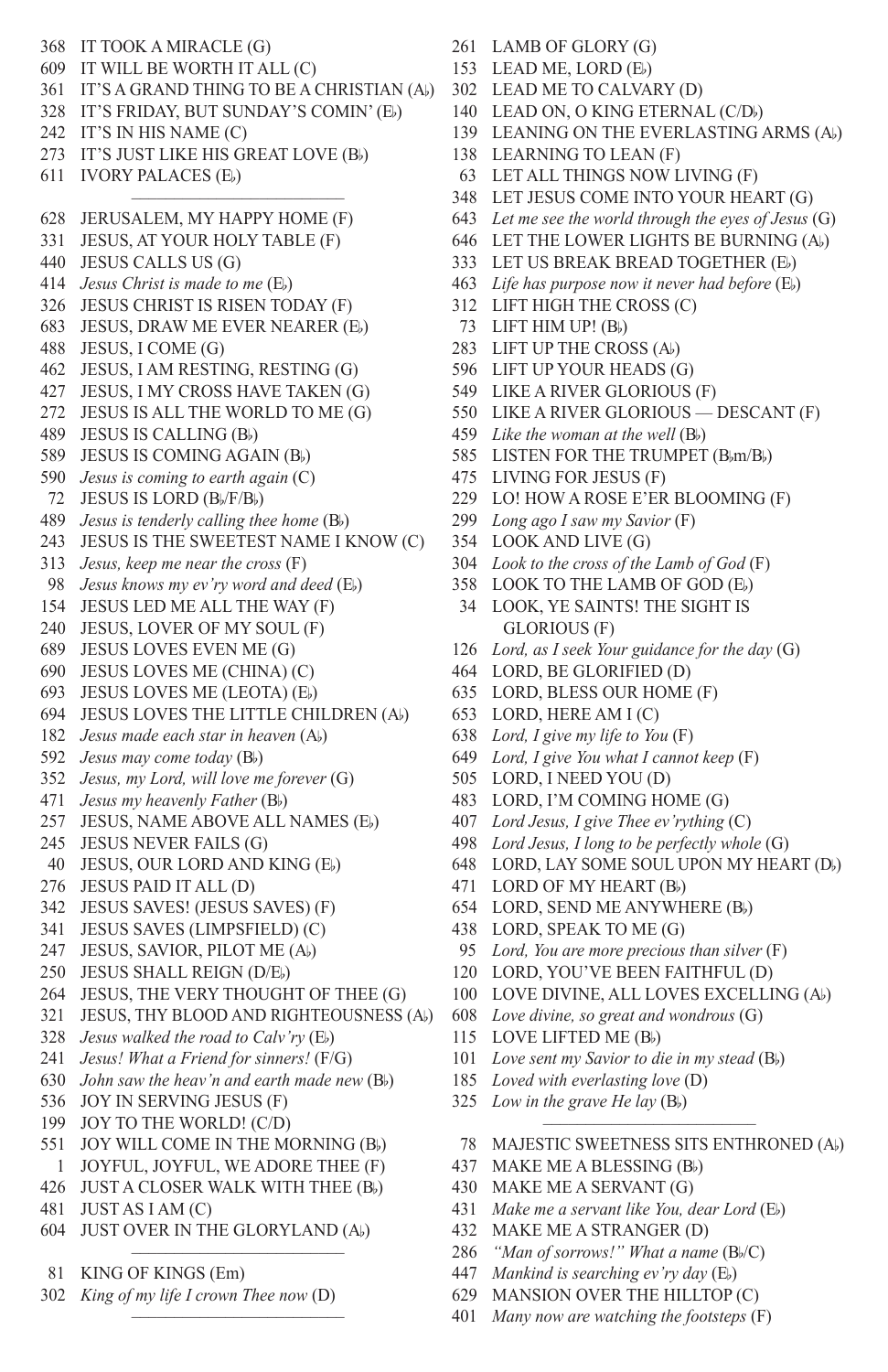- MARCH OF THE WISE MEN (Dm) *Marvelous grace of our loving Lord* (G) *Marvelous message we bring* (Bb) *Master Potter, why do You labor all day* (F) MASTER, THE TEMPEST IS RAGING (Bb) *Master, Thou callest; I gladly obey* (C) MAY THE LORD FIND US FAITHFUL (F) MAY THE MIND OF CHRIST, MY SAVIOR (Eb) *May we be a shining light to the nations* (Ab) MAYBE TODAY (F) MERCIES ANEW (C) 701 *Mine eyes have seen the glory* (B $/$ C) MOLDING A MASTERPIECE (F) MOMENT BY MOMENT (F) MORE ABOUT JESUS (G) MORE LOVE (Cm) MORE LOVE TO THEE (G) MORE PRECIOUS THAN SILVER (F) MUST JESUS BEAR THE CROSS ALONE? (Ab) 178 MY ANCHOR HOLDS (Bb) MY COUNTRY, 'TIS OF THEE (F) MY DESIRE (C) MY FAITH HAS FOUND A RESTING PLACE (G) MY FAITH LOOKS UP TO THEE (D) *My Father is omnipotent* (G) *My Father is rich in houses and lands* (D) MY FATHER PLANNED IT ALL (F) MY GOD IS A RIGHTEOUS GOD (Eb) *My heart can sing when I pause to remember* (Bb) *My heart overflows with praise to the Lord* (G) MY HEART'S PRAYER (Eb) *My hope is built on nothing less* (CONNIE LYNN) (C) *My hope is built on nothing less* (SOLID ROCK) (F) MY HOPE IS IN THE LORD (G) MY JESUS, FAIR (D) MY JESUS, I LOVE THEE (F) *My life I give to You, O Lord* (Bb) MY LIFE IS THINE (C) MY LIFE IS YOURS TO CONTROL (G) *My life, my love I give to Thee* (F) *My Lord has garments so wondrous fine* (Eb) *My Lord will come; it may be soon* (F) *My new life I owe to Thee* (Eb) MY SHEPHERD WILL SUPPLY MY NEED (C) MY SINS ARE BLOTTED OUT, I KNOW (Ab) MY SONG (C) *My soul in sad exile was out on life's sea* (G) MY TIMES ARE IN THY HAND (D) MY WONDERFUL LORD (F) ––––––––––––––––––––––––– *Naught have I gotten but what I received* (Bb) NEAR THE CROSS (F) NEAR TO THE HEART OF GOD (C) NEARER, MY GOD, TO THEE (F)
- NEARER, STILL NEARER (Db)
- NO, NOT ONE! (F)
- NO ONE EVER CARED FOR ME LIKE JESUS (C)
- NO ONE UNDERSTANDS LIKE JESUS (C)
- NO OTHER NAME (C)
- NOT I, BUT CHRIST (Eb)
- NOTHING BETWEEN (F)
- NOTHING BUT THE BLOOD (F)
- NOTHING IS IMPOSSIBLE (Bb)
- NOW I BELONG TO JESUS (G)
- NOW THANK WE ALL OUR GOD (F)
- –––––––––––––––––––––––––
	- *O beautiful for spacious skies* (Bb)
		- *O Beulah Land, sweet Beulah Land* (C)
		- O CHURCH, ARISE (Eb)
		- O COME, ALL YE FAITHFUL (G/Ab)
		- O COME, O COME, EMMANUEL (Em)
		- O FOR A HEART TO PRAISE MY GOD (G)
		- O FOR A THOUSAND TONGUES  $(AZMON)$   $(G/A_b)$
		- O FOR A THOUSAND TONGUES (LYNGHAM) (G)
		- *O give us homes built firm upon the Savior* (Eb)
		- O GOD, MY JOY (Eb)
		- O GOD, OUR HELP IN AGES PAST (C)
		- O GREAT GOD (C)
		- O HAPPY DAY (C)
		- O HEARKEN YE (F)
		- O HOLY NIGHT! (C)
		- 103 O HOW HE LOVES YOU AND ME (A))
		- O HOW I LOVE JESUS (G)
		- O HOW I LOVE THE SAVIOR'S NAME (F)
		- O IT IS WONDERFUL TO BE A CHRISTIAN (Eb)
		- O JESUS, I HAVE PROMISED (F)
		- O LITTLE TOWN OF BETHLEHEM (F)
		- *O Lord, as we go from this place* (Bb)
		- *O Lord my God, when I in awesome wonder* (Bb)
		- *O Lord, since Thou hast died* (Bb)
		- *O Lord, Thou art my King* (F)
		- *O Lord, we pray "Thy will be done"* (G)
		- *O Lord, Your love is so vast and so wide* (Cm)
		- O LOVE THAT WILT NOT LET ME GO (G)
		- O MAGNIFY THE LORD (D)
		- O MASTER, LET ME WALK WITH THEE (D)
		- 291 O MIGHTY CROSS (Db)
		- *O now I see the cleansing wave* (D)
		- O SACRED HEAD, NOW WOUNDED (PHRYGIAN mode)
		- *O safe to the Rock that is higher than I* (Eb)
		- *O Savior, as my eyes behold* (Eb)
		- *O say, can you see, by the dawn's early light* (Ab)
		- O SAY, BUT I'M GLAD (C)
		- O SING A SONG OF BETHLEHEM (Em)
		- *O soul, are you weary and troubled*? (F)
		- O THAT WILL BE GLORY (G)
		- O THE BLOOD OF JESUS (D/Eb)
		- O THE DEEP, DEEP LOVE OF JESUS (C)
		- 450 O TO BE LIKE THEE (Db)
		- *O what a wonderful, wonderful day* (Eb)
		- O WONDROUS LOVE (D)
		- 27 O WORSHIP THE KING (G/A))
		- O ZION, HASTE (Ab)
		- OBEDIENCE (Eb)
		- *Oh, to see the dawn of the darkest day* (C)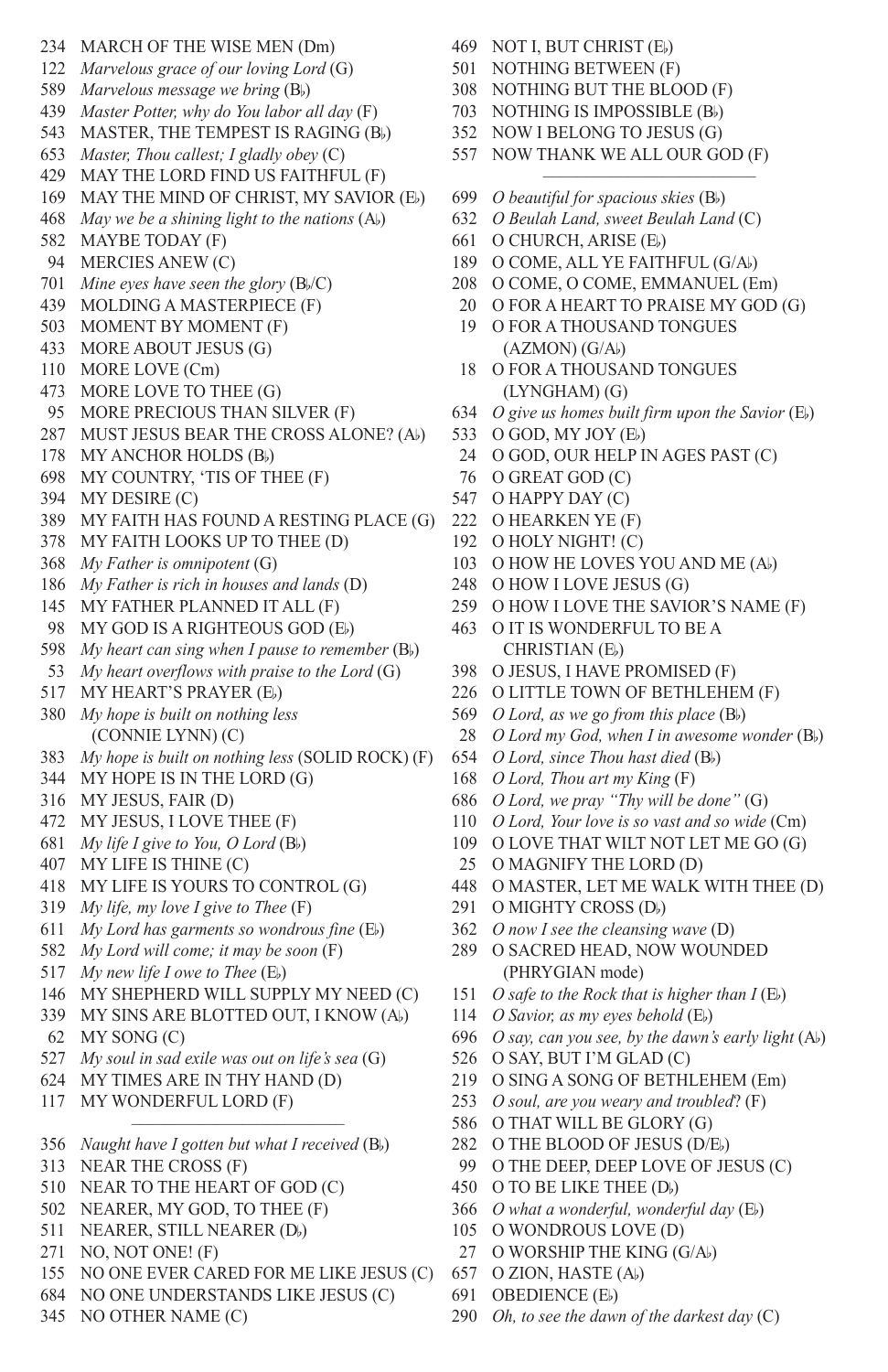- *On a hill far away stood an old rugged cross* (Bb)
- ON CHRIST I STAND (C)
- ON JORDAN'S STORMY BANKS (Eb)
- *On the night Christ was born* (G)
- ONCE IN ROYAL DAVID'S CITY (F)
- ONCE FOR ALL (Db)
- ONCE TO EVERY MAN AND NATION (Em)
- ONE DAY (C)
- *One offer of salvation to all the world make known* (C)
- ONE SMALL CHILD (Dm)
- ONLY A SINNER (Bb)
- ONLY BELIEVE (C)
- ONLY TRUST HIM (F)
- ONWARD, CHRISTIAN SOLDIERS (Eb)
- OPEN MY EYES, THAT I MAY SEE (Ab)
- OPEN OUR EYES (C)
- OPEN OUR EYES (D)
- OPENED FOR ME (G)
- *Our Father which art in heaven* (Bb)
- *Our God measures man by a standard divine* (C)
- OUR GREAT SAVIOR (F/G)
- *Out in the highways and byways of life* (Bb)
- *Out of my bondage, sorrow, and night* (G) –––––––––––––––––––––––––
- PASS ME NOT, O GENTLE SAVIOR (G)
- 548 PEACE, PERFECT PEACE (Bb)
- *Praise God, from Whom all blessings flow* (G)
- PRAISE HIM! PRAISE HIM! (G)
- PRAISE HIM, ALL YE LITTLE CHILDREN (C)
- PRAISE, MY SOUL, THE KING OF HEAVEN (D)
- PRAISE THE SAVIOR (G)
- PRAISE TO THE LORD, THE ALMIGHTY (F/G)
- PRAISE YE JEHOVAH (F)
- *Praise ye the Father for His lovingkindness* (Ab)
- PRAISE YE THE TRIUNE GOD (Ab)
- PRECIOUS LORD, TAKE MY HAND (G)
- PRECIOUS NAME (G)
- REDEEMED (Eb)
- ––––––––––––––––––––––––– REDEEMED, HOW I LOVE TO PROCLAIM IT (G)
- REJOICE IN THE LORD (Eb)
- REJOICE IN THE LORD ALWAYS (F)
- 43 REJOICE, THE LORD IS KING (C/D)
- REJOICE, YE PURE IN HEART (F)
- 343 RESCUE THE PERISHING (B)
- REVIVE US AGAIN (F)
- RING THE BELLS (C)
- RING THE BELLS OF HEAVEN (Ab)
- RISE UP, O MEN OF GOD (F)
- ROCK OF AGES (Bb) –––––––––––––––––––––––––
- SATISFIED (D)
- SAVED BY GRACE (Eb)
- SAVED BY THE BLOOD (Db)
- SAVED, SAVED! (Ab)
- SAVIOR, LIKE A SHEPHERD LEAD US (D)
- *Savior, Thy dying love Thou gavest me* (F)
- SEARCH ME (C)
- SEARCH ME, O GOD (F)
- SEEK YE FIRST (Eb)
- SEND THE LIGHT (G)
- SERVANT'S HEART (Eb)
- *Set my heart, O dear Father* (F)
- *Shadows are falling; time marches on* (Bbm/Bb)
- SHALL WE GATHER AT THE RIVER? (C)
- SILENT NIGHT, HOLY NIGHT (Bb)
- *Simply trusting ev'ry day* (F)
- SINCE I HAVE BEEN REDEEMED (F)
- SINCE JESUS CAME INTO MY HEART (Ab)
- SING HALLELUJAH (Cm)
- SING PRAISE TO GOD (D)
- *Sing the wondrous love of Jesus* (C)
- *Sing them over again to me* (F)
- *Sing to the Savior a song of praise* (C)
- SING WE NOW OF CHRISTMAS (Em)
- SINGING I GO (G)
- *Sinners Jesus will receive* (C)
- SO SEND I YOU (F)
- SOFTLY AND TENDERLY (G)
- SOLDIERS OF CHRIST, ARISE (D)
- *Some day life's journey will be o'er* (F)
- *Some day the silver cord will break* (Eb)
- *Some day you'll hear God's final call to you* (G)
- *Some glad morning when this life is o'er* (G)
- *Some glorious morning sorrow will cease* (G)
- SOME GOLDEN DAYBREAK (G)
- SOMETHING FOR THEE (F)
- *Sometimes when life seems gentle* (D)
- SONG FOR THE NATIONS (Ab)
- SOUND THE BATTLE CRY (Ab)
- SPEAK, LORD (C)
- SPEAK, O LORD (C)
- SPIRIT OF GOD, DESCEND UPON MY HEART (Bb)
- SPIRIT OF THE LIVING GOD (F)
- SPRINGS OF LIVING WATER (G)
- STAND UP AND BLESS THE LORD (G)
- STAND UP, STAND UP FOR JESUS (GEIBEL) (F)
- STAND UP, STAND UP FOR JESUS (WEBB) (Ab)

 *Sweetly, Lord, have we heard Thee calling* (Eb) –––––––––––––––––––––––––

 TAKE MY LIFE, AND LET IT BE CONSECRATED (F) TAKE THE NAME OF JESUS WITH YOU (Ab)

*Take me now, Lord Jesus, take me* (D)

TELL ME THE OLD, OLD STORY (Bb)

 TAKE TIME TO BE HOLY (F) *Take your stand with the Son of God* (Ab) TEACH ME YOUR WORD (C) TELL IT TO JESUS (G)

- *Standing by a purpose true* (G)
- STANDING ON THE PROMISES (Ab)
- STILL, STILL, STILL (C)
- STRONG IN SALVATION (C)

 SWEET BEULAH LAND (F) SWEET HOUR OF PRAYER (C)

 SUN OF MY SOUL (F) SURELY GOODNESS AND MERCY (Eb)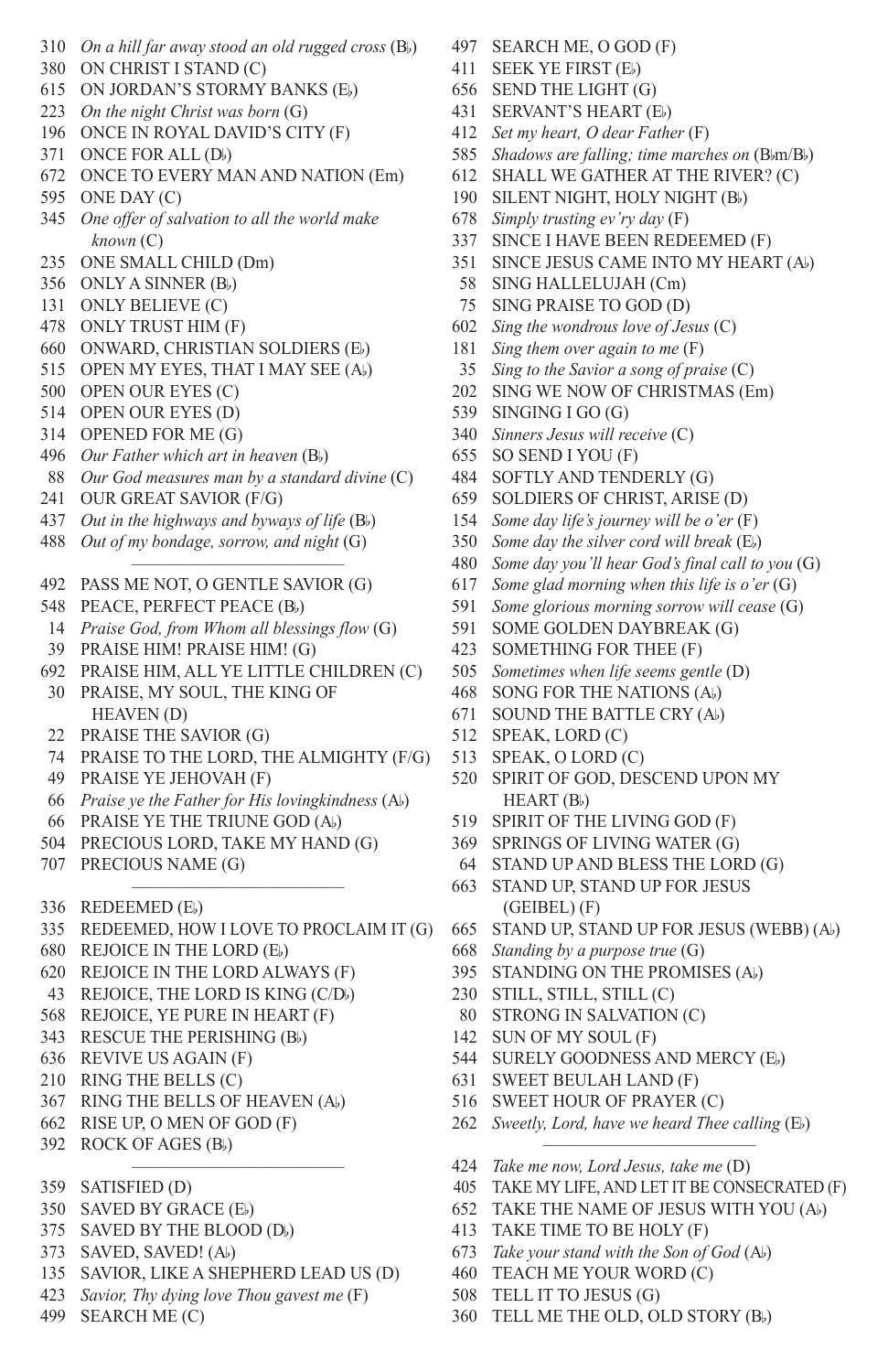TELL ME THE STORY OF JESUS (D) TEN THOUSAND ANGELS (D) TEN THOUSAND HALLELUJAHS (Ab) THANK YOU, JESUS (F) THANK YOU, LORD (THANK YOU, LORD) (F) THANK YOU, LORD (LYNCH) (Ab) THAT BEAUTIFUL NAME (G) THE BANNER OF THE CROSS (Ab) THE BIBLE STANDS (G) THE BIRTHDAY OF A KING (G) THE CHURCH'S ONE FOUNDATION (D/Eb) THE CLEANSING WAVE (D) *The cross it standeth fast* (Bb) *The cross upon which Jesus died* (G) THE FAMILY OF GOD (F) THE FIRST NOEL (C) THE GOD OF ABRAHAM PRAISE (Em) 92 THE GOD OF THE IMPOSSIBLE (B) THE GOSPEL SONG (C/Db) THE HAVEN OF REST (G) THE HOLY HEART (D) *The heavens shimmer round the Babe in silence* (Ab) THE JOY OF THE LORD (D) THE KING OF LOVE MY SHEPHERD IS (Eb) THE KINGDOM OF GOD (Bb) THE LIGHT OF THE WORLD (Em) THE LIGHT OF THE WORLD IS JESUS (F) THE LILY OF THE VALLEY (F) THE LORD BLESS YOU AND KEEP YOU (C) THE LORD IS GOOD (F) *The Lord is my Shepherd* (Eb) THE LORD'S MY SHEPHERD (Eb) *The Lord's our Rock, in Him we hide* (Eb) THE LORD'S PRAYER (Bb) THE LOVE OF GOD (D) THE MAJESTY AND GLORY OF YOUR NAME (C) THE MEETING IN THE AIR (C) THE MERCIES OF GOD (Ab) THE OLD RUGGED CROSS (Bb) THE OLD-TIME RELIGION (Bb) THE POWER OF THE CROSS (C) THE PRAISE SONG (C) THE SANDS OF TIME ARE SINKING (Eb) THE SAVIOR IS WAITING (F) THE SECRET PLACE (F) THE SOLID ROCK (F) THE STAR-SPANGLED BANNER (Ab) THE STEPS OF A GOOD MAN (C) THE TREES OF THE FIELD (Fm) *The trusting heart to Jesus clings* (G) THE WAY OF THE CROSS LEADS HOME (G) *The whole world was lost in the darkness of sin* (PHILIP) (Em) *The whole world was lost in the darkness of sin*  (LIGHT OF THE WORLD) (F) 116 THE WONDER OF IT ALL (Bb) THERE IS A FOUNTAIN (Bb)

*There is a Fountain opened for my cleansing* (G)

*There is a name I love to hear* (O HOW I LOVE

JESUS) (G)

- *There is a name I love to hear* (SAVIOR'S NAME) (F)
- *There is a place of quiet rest* (C)
- THERE IS A REDEEMER (D) *There is a rest in ev'ry woe* (C)
- 
- *There is a song in my heart today* (C)
- *There is coming a day* (G)
- *There is joy in serving Jesus* (F)
- *There is never a day so dreary* (G)
- 538 THERE IS PEACE IN THE NAME OF JESUS (C/D<sub>v</sub>/D)
- THERE IS POWER IN THE BLOOD (Ab)
- THERE IS SUNSHINE IN MY SOUL (G)
- THERE SHALL BE SHOWERS OF BLESSING (Bb)
- *There will never be a sweeter story* (G)
- *There's a call comes ringing o'er the restless wave* (G)
- *There's a land that is fairer than day* (F)
- *There's a peace in my heart* (C)
- *There's a royal banner given for display* (Ab)
- THERE'S A SONG IN THE AIR! (F)
- THERE'S A WIDENESS IN GOD'S MERCY (Bb)
- *There's going to be a meeting in the air* (C)
- *There's not a friend like the lowly Jesus* (F)
- THERE'S ROOM AT THE CROSS (G)
- *There's the wonder of sunset at evening* (Bb)
- *There's within my heart a melody* (G)
- *They bound the hands of Jesus* (D)
- THINE BE THE GLORY (Eb)
- THIS IS MY FATHER'S WORLD (Eb)
- THIS IS THE DAY (Eb)
- THIS WORLD IS NOT MY HOME (G)
- *Tho Satan's weights would pull me down* (D)
- *Tho the road ahead may be uncertain* (Ab)
- THOU ART WORTHY (Ab)
- THOU DIDST LEAVE THY THRONE (D)
- *Thou my everlasting portion* (F)
- *Thou, Whom seraphs joy in praising* (C)
- *Though dark be the night and long be the day* (C)
- *Though the angry surges roll* (Bb)
- THROUGH THE EYES OF CHRIST (G)
- *Thy mercy is my only need* (G)
- TILL THE STORM PASSES BY (Db)
- 'TIS SO SWEET TO TRUST IN JESUS (G)
- *'Tis the grandest theme through the ages rung* (G)
- TO GOD BE THE GLORY (G/Ab)
- TO WHOM MUCH HAS BEEN GIVEN (G)
- TRUST AND OBEY (F)
- TRUST HIS WORD (Ab)
- TRUSTING JESUS (F)
- TRY MY HEART (C)
- TURN YOUR EYES UPON JESUS (F)
- UNDER HIS WINGS (C)
- 598 UNTIL THEN (Bb)
- *Up Calvary's mountain one dreadful morn* (D)

–––––––––––––––––––––––––

–––––––––––––––––––––––––

–––––––––––––––––––––––––

- VICTORY IN JESUS (F)
- WALK WORTHY OF THE LORD (Bb)